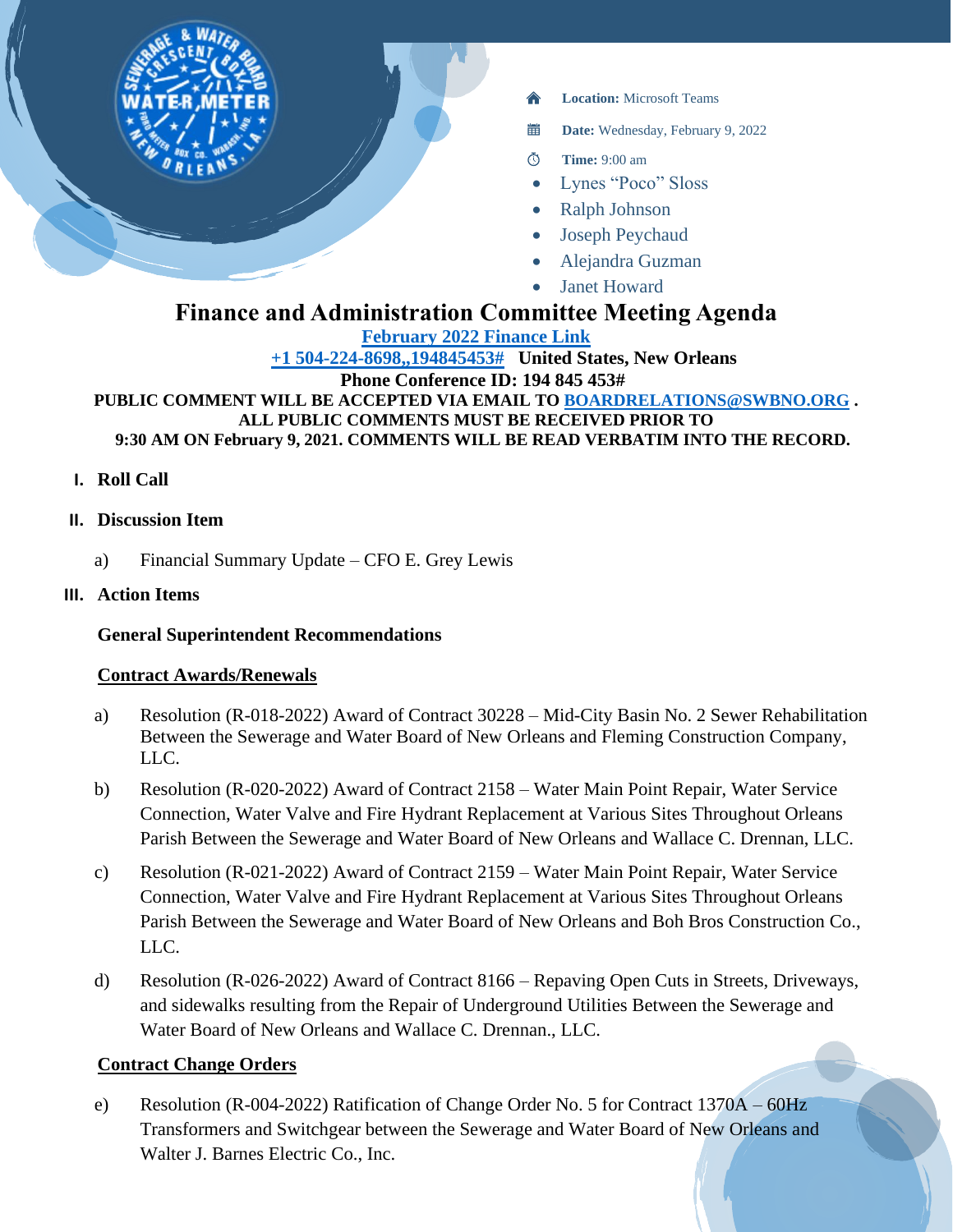

- **Location:** Microsoft Teams
- 羀 **Date:** Wednesday, February 9, 2022
- **Time:** 9:00 am  $\circ$
- Lynes "Poco" Sloss
- Ralph Johnson
- Joseph Peychaud
- Alejandra Guzman
- Janet Howard
- f) Resolution (R-025-2022) Ratification of Change Order No. 6 for Contract 1377 Water Hammer Hazard Mitigation Program – Claiborne Ave Pumping Station and Off-Site Improvements between the Sewerage and Water Board of New Orleans and M.R. Pittman Group, LLC
- g) Resolution (R-024-2022) Ratification of Change Order 7 for Contract 1403 Demolition of Abandoned C7 & C8 Basins and Other Site Improvements at the Carrollton Water Treatment Plant between the Sewerage and Water Board of New Orleans and Cycle Construction Company, LLC
- h) Resolution (R-002-2022) Approval of Change Order No. 1 for Contract 1417 Static Frequency Converter Procurement Project between the Sewerage and Water Board of New Orleans and Walter J. Barnes Electric Co., Inc.

## **Contract Amendments**

- i) Resolution (R-019-2022) Ratification of Amendment 1 for Emergency Contract 6266 Turbine No. 5 Control System Upgrades between the Sewerage and Water Board of New Orleans and Nexus Controls, LLC
- j) Resolution (R-022-2022) Authorization of Amendment No. 9 to the Agreement Between the Sewerage and Water Board of New Orleans and Lindfield, Hunter& Junius, Inc. for Design and Engineering Services for the 12" Waterline Replacement at the Algiers Lock Forebay
- k) Resolution (R-023-2022) Authorization of Amendment No. 6 to the Agreement between the Sewerage and Water Board of New Orleans and Hartman Engineering, Inc. for Design and Engineering Services for the Water Main Replacement Program

## **IV. Information Items**

- a) FEMA January 2021 Report
- b) Procurement Executive Director's Approval of Contracts of \$1,000,000.00 or less
- c) EDBP DBE Participation on Contracts Report
- **V. Public Comment**

**Public comments received until 30 minutes after the presentation of the Agenda will be read into the record.**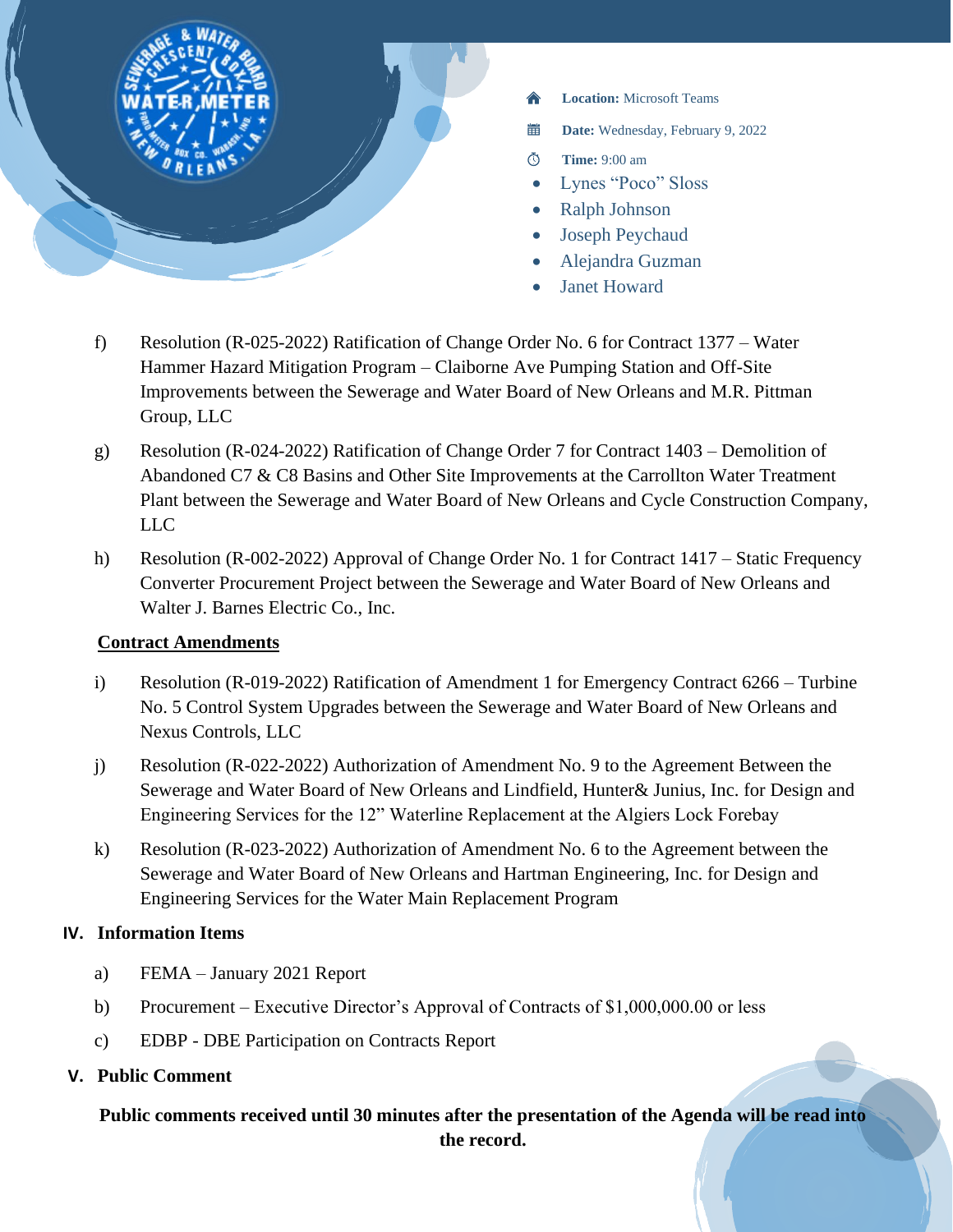

- 合 **Location:** Microsoft Teams
- 當 **Date:** Wednesday, February 9, 2022
- **Time:** 9:00 am  $\bar{\circ}$
- Lynes "Poco" Sloss
- Ralph Johnson
- Joseph Peychaud
- Alejandra Guzman
- Janet Howard

# **VI. Adjournment**

**This teleconference meeting is being held pursuant to and in accordance with the provisions of Section 4 of Proclamation Number JBE 2020-30, extended by Proclamation 7 JBE 2022, pursuant to Section 3 of Act 302 of 2020.**